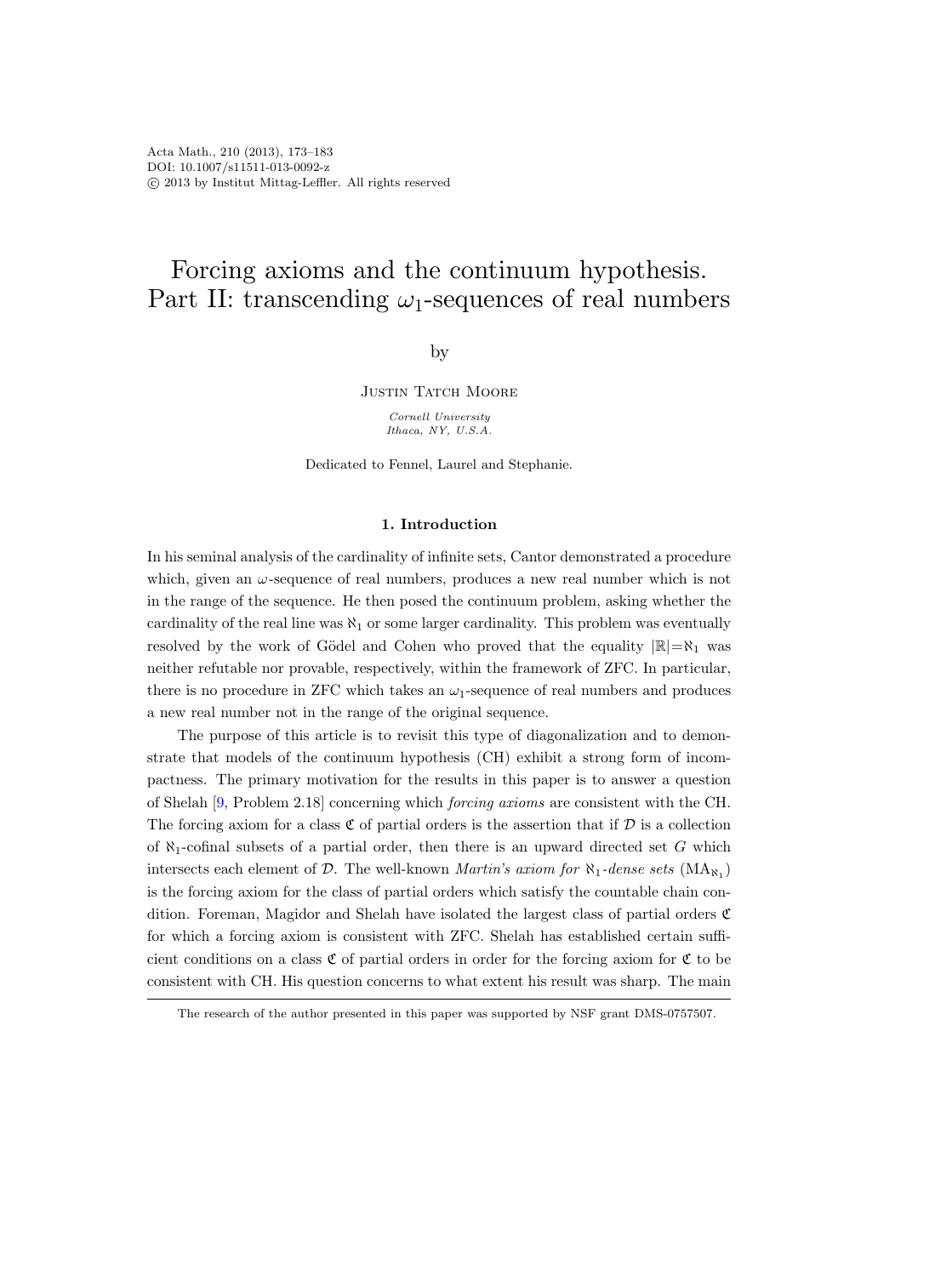result of the present article, especially when combined with those of [\[1\]](#page-10-1), show that this is essentially the case.

The solution to Shelah's problem has some features which are of independent interest. Suppose that T is a collection of countable closed subsets of  $\omega_1$  which is closed under taking closed initial segments and that  $T$  has the following property:

(1) Whenever s and t are two elements of T with the same supremum  $\delta$  and

# $\lim(s)$ ∩ $\lim(t)$

is unbounded in  $\delta$ , then  $s=t$ . (Here  $\lim(s)$  is the set of limit points of s.)

As usual, we regard T as a set-theoretic tree by declaring  $s \leq t$  if s is an initial part of  $t$ . Observe that this condition implies that  $T$  contains at most one uncountable path: any uncountable path would have a union which is a closed unbounded subset of  $\omega_1$  and such subsets of  $\omega_1$  must have an uncountable intersection. In fact it can be shown that this condition implies that

$$
\{(s,t)\in T^2 : (\text{ht}_T(s) = \text{ht}_T(t)) \wedge (s \neq t)\}\
$$

can be decomposed into countably many antichains  $(T^2$  is special off the diagonal). Jensen and Kunen, in unpublished work, have constructed examples of  $\omega_1$ -Baire trees which are special off the diagonal under the assumption of Jensen's principle  $\diamondsuit$ , but this article represents the first such construction from CH.

The main result of this article is to prove that if the continuum hypothesis is true, then there is a tree  $T$  which satisfies  $(1)$  together with the following additional properties:

(2) T has no uncountable path;

(3) for each  $t \in T$ , there is a closed unbounded set of  $\delta$  such that  $t \cup {\delta}$  is in T;

(4) T is proper as a forcing notion and remains so in any outer model with the same set of real numbers in which  $T$  has no uncountable path; moreover  $T$  is complete with respect to a simple  $\aleph_1$ -completeness system  $\mathbb{D}$ , and in fact is  $\aleph_1$ -completely proper in the sense of [\[7\]](#page-10-2);

(5) if  $X$  is a countable subset of  $T$ , then the collection of bounded chains which are contained in X is Borel as a subset of  $\mathcal{P}(X)$ .

This provides the first example of a consequence of the continuum hypothesis which justifies condition (b) in the next theorem.

THEOREM 1.1. ([\[8\]](#page-10-3), [\[4\]](#page-10-4)) Suppose that  $\langle P_\alpha; Q_\alpha : \alpha \in \theta \rangle$  is a countable support iteration of proper forcings which

(a) are complete with respect to a simple 2-completeness system  $\mathbb{D}$ ;

(b) satisfy either of the following conditions:

- (i) are weakly  $\alpha$ -proper for every  $\alpha \in \omega_1$ ;
- (ii) are proper in every proper forcing extension with the same set of real numbers.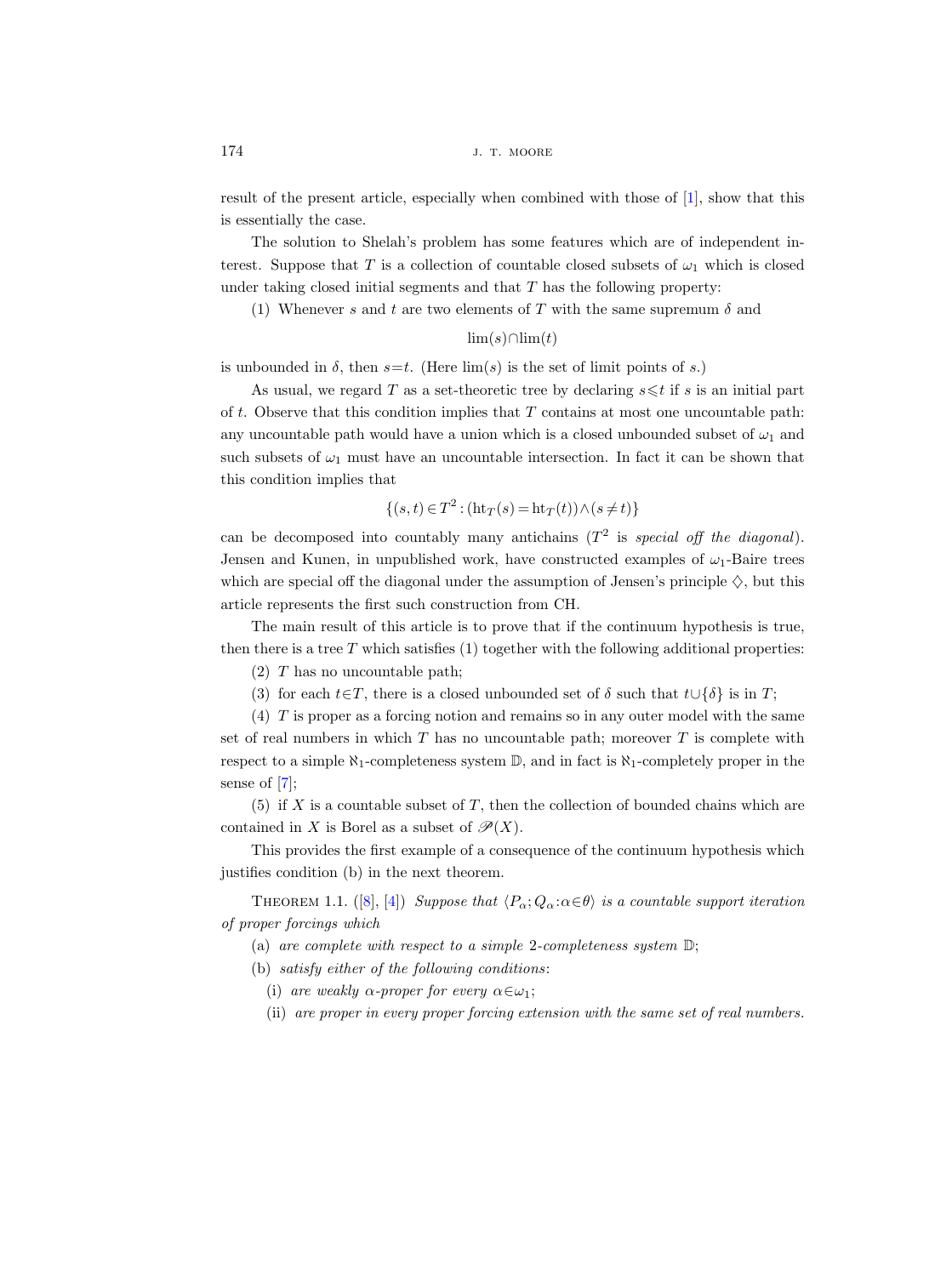Then forcing with  $P_{\theta}$  does not introduce new real numbers.

Results of Devlin and Shelah [\[2\]](#page-10-5) have long been known to imply that condition (a) is necessary in this theorem. The degree of necessity of condition (b)—and (i) in particular—has long been a source of mystery, however. Shelah has already shown [\[8,](#page-10-3)  $\SXVIII.1$  that there is an iteration of forcings in L which satisfies (a) and which introduces a new real at limit stage  $\omega^2$ . This construction, however, has two serious limitations: it is not possible in the presence of modest large cardinal hypotheses—such as the existence of a measurable cardinal—and it does not refute the consistency of the corresponding forcing axiom with the continuum hypothesis. Still, this construction is the starting point for the results in the present article.

Properties (3) and (4) of  $T$  imply that forcing with  $T$  adds an uncountable path through  $T$  and does not introduce new real numbers. Thus  $T$  can have an uncountable branch in an outer model with the same real numbers. By condition (1), this branch is in a sense unique, in that once such an uncountable branch exists, there can never be another. (Of course different forcing extensions will have different cofinal branches through T and in any outer model in which  $\omega_1^V$  is countable, there are a continuum of paths through T whose union is cofinal in  $\omega_1^V$ .)

Property  $(5)$  of the tree T is notable because it causes a number of related but formally different formulations of completeness to be identified [\[7\]](#page-10-2). This is significant because it was demonstrated in [\[1\]](#page-10-1) that in general different notions of completeness can give rise to incompatible iteration theorems and incompatible forcing axioms.

The existence of the tree  $T$  can be seen as the obstruction to a diagonalization procedure for  $\omega_1$ -sequences of reals. For each  $\omega_1$ -sequence of reals **r**, there will be an The existence of the tree T can be seen as the obstruction to a diagonalization<br>procedure for  $\omega_1$ -sequences of reals. For each  $\omega_1$ -sequence of reals **r**, there will be an<br>associated sequence  $\vec{T}^{\mathbf{r}}$  of trees o are such that they have positive length exactly when  $\omega_1^{L[\mathbf{r}]} = \omega_1^V$ , and if  $\xi$  is less than the length of the sequence, then

(6)  $T_{\xi}^{r}$  has an uncountable path if and only if it is not the last entry in the sequence;

(7) if  $\xi' \in \xi$ , then every element of  $T_{\xi}$  is contained in the set of limit points of  $E_{\xi'}$ , where  $E_{\xi'}$  is the union of the uncountable path through  $T_{\xi'}^{\mathbf{r}}$ ;

(8) if  $T_{\xi}^{\mathbf{r}}$  is the last entry in the sequence, then either  $L[\mathbf{r}]$  contains a real number not in the range of **r**, or else  $T_{\xi}^{\mathbf{r}}$  is completely proper in every outer model of  $L[\mathbf{r}]$  with the same real numbers;

(9) if the length of the sequence is  $\omega^2$  and  $\delta$  is in the intersection of  $\bigcap_{\xi \in \omega^2} E_{\xi}$ , then  $\langle E_{\xi} \cap \delta : \xi \in \omega^2 \rangle$  is not in  $L[\mathbf{r}]$  (in particular, **r** is not an enumeration of  $\mathbb{R}$ ). (9) if the length of the sequence is  $\omega^2$ <br>  $\delta \hat{\tau} \in \omega^2$  is not in  $L[\mathbf{r}]$  (in particular,  $\vec{\tau}$ )<br>
Moreover the (partial) function  $\mathbf{r} \mapsto \vec{T}_{\xi}$ 

 $\zeta^{\mathbf{r}}$  is  $\Sigma_1$ -definable for each  $\xi \in \omega^2$ . Thus in any outer model, the sequence  $\vec{T}$ <sup>r</sup> may increase in length, but it maintains the entries from the inner model. Observe that if **r** is an enumeration of R in order-type  $\omega_1$ , then  $\vec{T}$ <sup>r</sup> has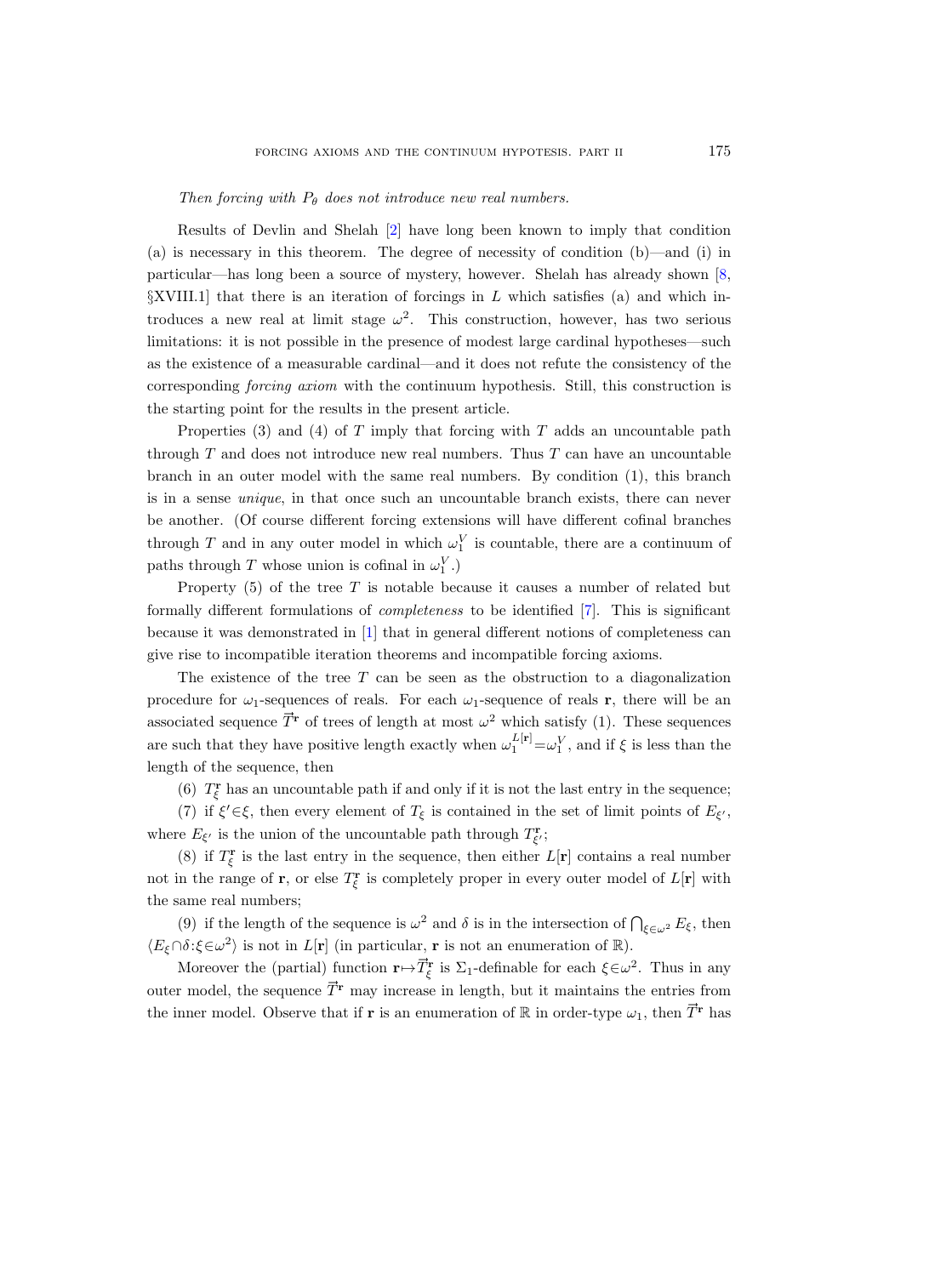successor length  $\eta_{\mathbf{r}}+1$ .

Shelah has proved (unpublished) that an iteration of completely proper forcings of length less than  $\omega^2$  does not add new real numbers. Thus, if **r** is a well ordering of  $\mathbb R$  in type  $\omega_1$  and  $\xi \in \omega^2$ , then it is possible to go into a forcing extension with the same reals such that  $\xi \leq \eta_r$ . The above remarks show that this result is optimal. Also, for a fixed  $\xi \in \omega^2$ , the assertion that there is an enumeration **r** of R in type  $\omega_1$  with  $\eta_r$  at least  $\xi$  is expressible by a  $\Sigma_1^2$ -formula. By Woodin's  $\Sigma_1^2$ -absoluteness theorem (see [\[6\]](#page-10-6)), this means that, in the presence of a measurable Woodin cardinal, CH implies that for each  $\xi \in \omega^2$ there is an enumeration **r** of R in type  $\omega_1$  such that  $\eta_r$  is at least  $\xi$ .

While the construction of the sequence of trees is elementary, the reader is assumed to have a solid background in set theory at the level of [\[5\]](#page-10-7). Knowledge of proper forcing will be required at some points, although the necessary background will be reviewed for the reader's convenience; further reading can be found in [\[3\]](#page-10-8), [\[4\]](#page-10-4) and [\[8\]](#page-10-3). Notation is standard and will generally follow that of [\[5\]](#page-10-7).

#### 2. Background on complete properness

In this section we will review some definitions associated with proper forcing, culminating in the definition of complete properness. This is not necessary to understand the main construction; it is only necessary in order to understand the verification of (4). A forcing notion is a partial order with a least element. Elements of a forcing notion are often referred to as *conditions*. If p and q are conditions in a forcing, then  $p \leq q$  is often read "q extends  $p''$  or "q is stronger than  $p$ ." If two conditions have a common extension, they are compatible; otherwise they are incompatible.

Let  $H(\theta)$  denote the collection of all sets of hereditary cardinality at most  $\theta$ . If Q is a forcing notion in  $H(\theta)$ , then a countable elementary submodel M of  $H(\theta)$  is *suitable* for Q if it contains the power set of Q. If M is a suitable model for Q and  $\bar{q}$  is in Q, then we say that  $\bar{q}$  is  $(M, Q)$ -generic if whenever  $\bar{q} \leq r$  and  $D \subseteq Q$  is a dense subset of Q in M, r is compatible with some element of  $D \cap M$ . A forcing notion Q is proper if whenever M is suitable for Q and q is in  $Q \cap M$ , there is an extension of q which is  $(M, Q)$ -generic.

If M and N are sets, then  $\overrightarrow{MN}$  will denote a tuple  $(M, N, \varepsilon)$ , where  $\varepsilon$  is an elementary embedding  $\varepsilon$  of  $(M, \in)$  into  $(N, \in)$  such that the range of  $\varepsilon$  is a countable element of N. Such a tuple will be referred to as an *arrow*. We will write  $M \rightarrow N$  to mean  $\overrightarrow{MN}$  and also to indicate " $\overline{MN}$  is an arrow". If  $M \rightarrow N$  and X denotes an element of M, then  $X^N$ will be used to denote  $\varepsilon(X)$ , where  $\varepsilon$  is the embedding corresponding to  $M \rightarrow N$ .

If Q is a forcing, M is suitable for Q and  $M \rightarrow N$ , then a filter  $G \subseteq Q \cap M$  is  $\overrightarrow{MN}$ . prebounded if, whenever  $N \rightarrow P$  and the image G' of G under the composite embeddings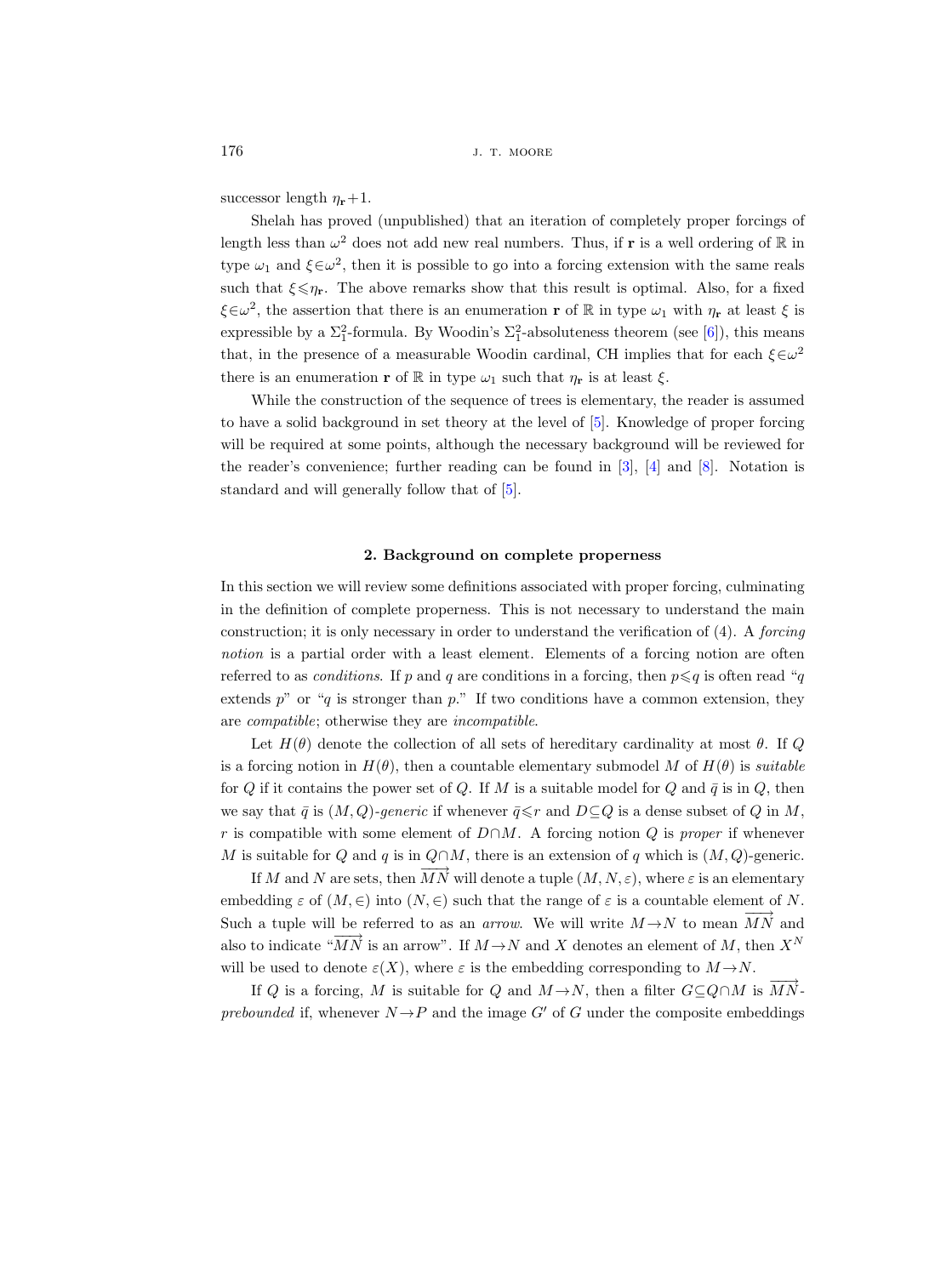is in P, P satisfies "G' has a lower bound". If Q is a forcing notion, then a collection of embeddings  $M \rightarrow N_i$ ,  $i \in I$ , will be referred to as a  $Q$ -diagram. A forcing Q is  $\lambda$ -completely proper if, whenever  $M \to N_i$ ,  $i \in \gamma$ , is a Q-diagram for  $\gamma \in 1+\lambda$ , there is an  $(M, Q)$ -generic filter  $G \subseteq Q \cap M$  which is  $\overrightarrow{MN}_i$ -prebounded for all  $i \in \gamma$ .

Observe that, as  $\lambda$  increases,  $\lambda$ -complete properness becomes a weaker condition. In [\[7\]](#page-10-2) it was shown that  $\lambda$ -complete properness implies D-completeness with respect to a simple  $\lambda$ -completeness system  $\mathbb D$  in the sense of Shelah (see [\[7\]](#page-10-2) for undefined notions). Moreover, the converse is true for forcing notions  $Q$  with the property that, whenever  $Q_0 \subseteq Q$  is countable,  $\{G \subseteq Q_0 : G \text{ has a lower bound in } Q\}$  is Borel [\[7\]](#page-10-2).

#### 3. The construction

Assume CH and fix a bijection ind:  $H(\omega_1) \rightarrow \omega_1$  such that, if x is a countable subset of  $\omega_1$ , then  $\sup(x) \in \text{ind}(x)$ . If x and y are in  $H(\omega_1)$ , we will abuse notation and write  $\text{ind}(x, y)$ for ind $((x, y))$ . Fix a  $\Sigma_1$ -definable map  $\xi \mapsto \xi^*$  which maps the countable limit ordinals into  $\omega_1$  such that, if  $\varrho \in \omega_1$ , then  $\{\xi \in \lim(\omega_1): \xi^* = \varrho\}$  is uncountable (for instance define  $\xi^*$  to be the unique ordinal  $\varrho$  such that, for some  $\varsigma$ ,  $\xi = \omega^{\varsigma} + \omega \cdot \varrho$  and  $\omega \cdot \varrho \in \omega^{\varsigma}$ .

If  $\delta$  is a limit ordinal, let  $C_{\delta}$  denote the cofinal subset of  $\delta$  of order-type  $\omega$  which minimizes ind; set  $C_{\alpha+1} = {\alpha}$ . Let  $e_{\beta}: \beta \to \omega$  be defined by  $e_{\beta}(\alpha) = \overline{\varrho}_1(\alpha, \beta)$ , where  $\overline{\varrho}_1$  is defined from  $\langle C_\alpha : \alpha \in \omega_1 \rangle$  as in [\[10\]](#page-10-9). In what follows, we will only need that the sequence  $\langle e_\beta:\beta{\in}\omega_1\rangle$  is determined by ind,  $e_\beta:\beta{\to}\omega$  is an injection, and if  $\beta{\in}\beta'{\in}\omega_1$ , then

$$
\{\alpha\in\beta: e_\beta(\alpha)\neq e_{\beta'}(\alpha)\}
$$

is finite.

Let  $E \subseteq \omega_1$  be a club. Define  $T = T_E = T_E^{\text{ind}}$  to be all t which are countable closed sets consisting of limit points of  $E$  such that the following properties hold:

• if  $\nu$  is a limit point of t, then  $t \cap \nu$  has finite intersection with every ladder in  $\nu$ which either has index less than  $\text{ind}(E \cap \nu)$  or else is  $C_{\nu}$ ;

- if  $\nu$  is a limit point of t, then  $\min(E\setminus\nu)\in\mathrm{ind}(t\cap\nu);$
- for all  $\alpha \in \beta$ , ind $((t \cap (\beta+1))\setminus \alpha) \in \min(t \setminus (\beta+1)).$

Define  $\widetilde{T} = \widetilde{T}_{E}^{\text{ind}} \subseteq T$  by recursion. Begin by declaring  $\varnothing \in \widetilde{T}$ . Now suppose that we have defined  $\hat{T} \cap \mathscr{P}(\xi+1)$  for all  $\xi \in \delta$ . Before defining  $\tilde{T} \cap \mathscr{P}(\delta+1)$ , we need to specify a family of logical formulas which will be needed in the definition. We will use  $\widetilde{T}\vert \nu$  to denote  $\{t \in \tilde{T}:\text{ind}(t)\in \nu\}$ . Let  $\beta$  be a fixed ordinal less than  $\delta$  and let  $t \in \tilde{T}$  be such that  $t\subseteq\beta$ . Consider the following recursively defined formulas about a closed subset x of  $\beta$ :

 $\theta_0^{\delta}(x, t, \beta)$ : max $(t) \in \min(x)$ ,  $t \cup x$  is in  $\widetilde{T} | \beta$ , and

$$
otp(E \cap min(x))^* = ind(t, n) \text{ for some } n \in \omega;
$$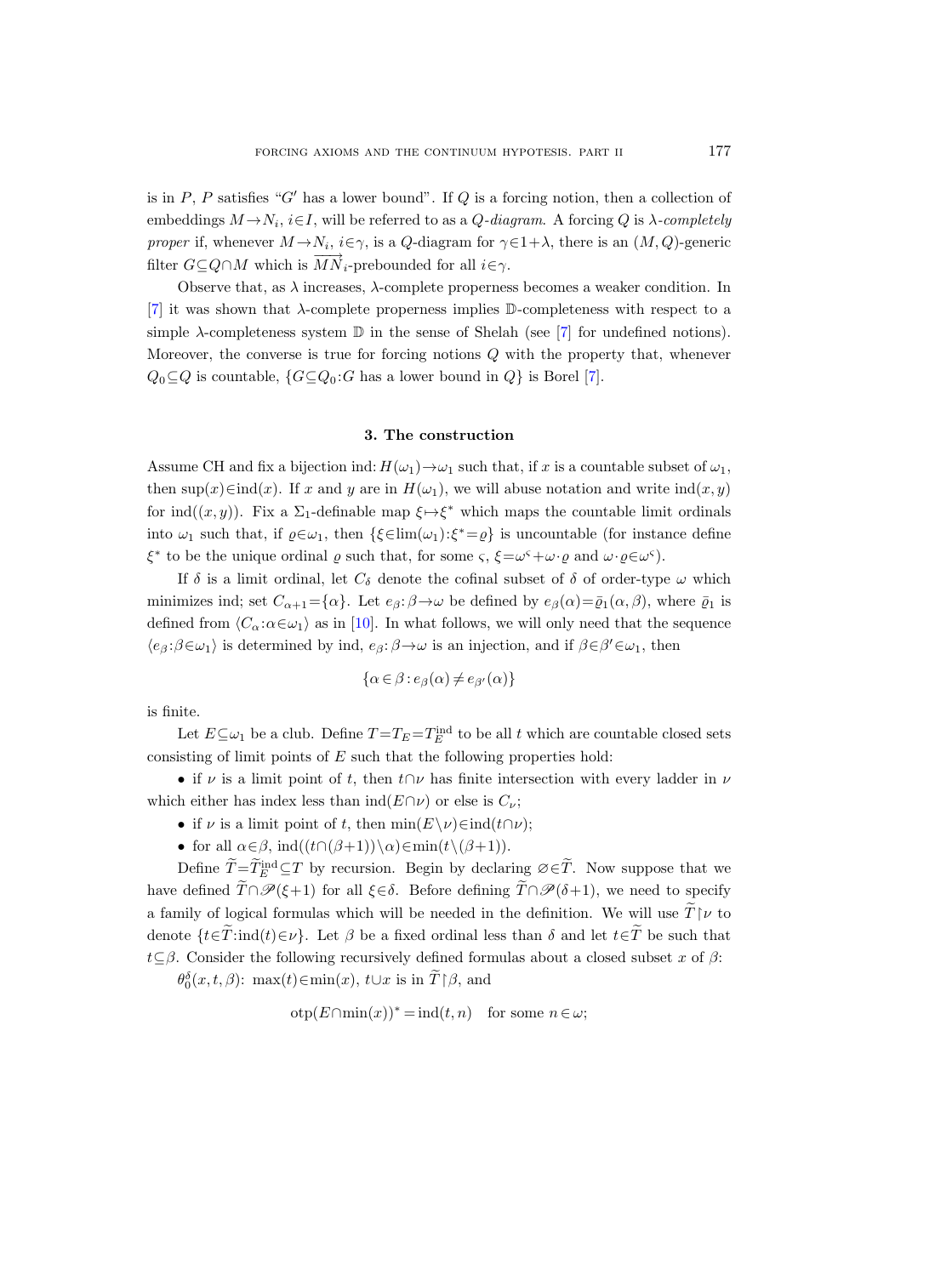$\theta_1^{\delta}(x,t,\beta)$ : if D is a dense subset of  $\widetilde{T}\upharpoonright \nu$  for some limit ordinal  $\nu \in \beta$ , ind $(D) \in \beta$  and

 $otp(E \cap min(x))^* = ind(t, e_\delta(ind(D))),$ 

then  $t∪x$  is in  $D$ .

 $\theta_2^{\delta}(x,t,\beta)$ : if  $y \subseteq \beta$ ,  $e_{\delta}(\min(y)) \in e_{\delta}(\min(x))$  and

$$
\theta_0^{\delta} \wedge \theta_1^{\delta} \wedge \theta_2^{\delta} \wedge \theta_3^{\delta}(y, t, \beta),
$$

then  $x \cap y \subseteq \{\min(x)\}.$ 

 $\theta_3^{\delta}(x,t,\beta)$ : if  $s, z \subseteq \beta$ , min(z)=min(x) and

$$
\theta_0^{\delta} \wedge \theta_1^{\delta} \wedge \theta_2^{\delta}(z, s, \beta),
$$

then  $\operatorname{ind}(x) \leq \operatorname{ind}(z)$ .

The truth of  $\theta_i^{\delta}(x,t,\beta)$  is defined by recursion on the tuple

$$
(e_\delta(\min(x)), \text{ind}(x), i)
$$

equipped with the lexicographical ordering ( $\delta$  is fixed). Observe that, since  $e_{\delta}$  is injective, there is at most one set D which satisfies the hypotheses of  $\theta_1^{\delta}(x,t,\beta)$ . In particular, if  $\theta_1^{\delta}(x,t,\beta)$  holds, then  $\theta_1^{\delta}(x,t,\beta')$  holds for all  $\beta \in \beta' \in \delta$ .

Now, if t is an element of T with  $\sup(t)=\delta$  and  $\delta$  is not a limit point of t, define t to be in  $\widetilde{T}$  if and only if  $t \cap \delta$  is in  $\widetilde{T}$ . If t is an element of T with sup(t)= $\delta$  and  $\delta$  is a limit point of t, then we define t to be in  $\tilde{T}$  if  $t \cap \alpha + 1$  is in  $\tilde{T}$  for all  $\alpha \in \delta$  and if, for all but finitely many consecutive pairs  $\alpha \in \beta$  in  $C_{\delta}$  for which  $(\alpha, \beta] \cap t$  is non-empty,

$$
\theta_0^{\delta} \wedge \theta_1^{\delta} \wedge \theta_2^{\delta} \wedge \theta_3^{\delta} (t \cap (\alpha, \beta], t \cap \alpha + 1, \beta).
$$

<span id="page-5-1"></span>LEMMA 3.1. If E and E' are clubs such that  $E' \cap \delta = E \cap \delta$  for some  $\delta \in \omega_1$ , then

$$
\widetilde{T}_E \cap \mathscr{P}(\delta+1) = \widetilde{T}_{E'} \cap \mathscr{P}(\delta+1).
$$

Proof. This follows from the observation that, under the hypotheses of the lemma,  $T_E \cap \mathscr{P}(\delta+1)=T_{E'} \cap \mathscr{P}(\delta+1)$  and the fact that  $\widetilde{T}_E \cap \mathscr{P}(\delta+1)$  is defined by recursion from  $T_E \cap \mathscr{P}(\delta+1)$  and  $\widetilde{T}_E \upharpoonright \delta$ .  $T_E \cap \mathscr{P}(\delta+1)$  and  $\widetilde{T}_E \upharpoonright \delta$ .

<span id="page-5-0"></span>LEMMA 3.2. If t and t' are in  $\tilde{T}$  and  $\delta \in \omega_1$  is a limit point of  $\lim(t) \cap \lim(t')$ , then

$$
t\cap \delta = t'\cap \delta.
$$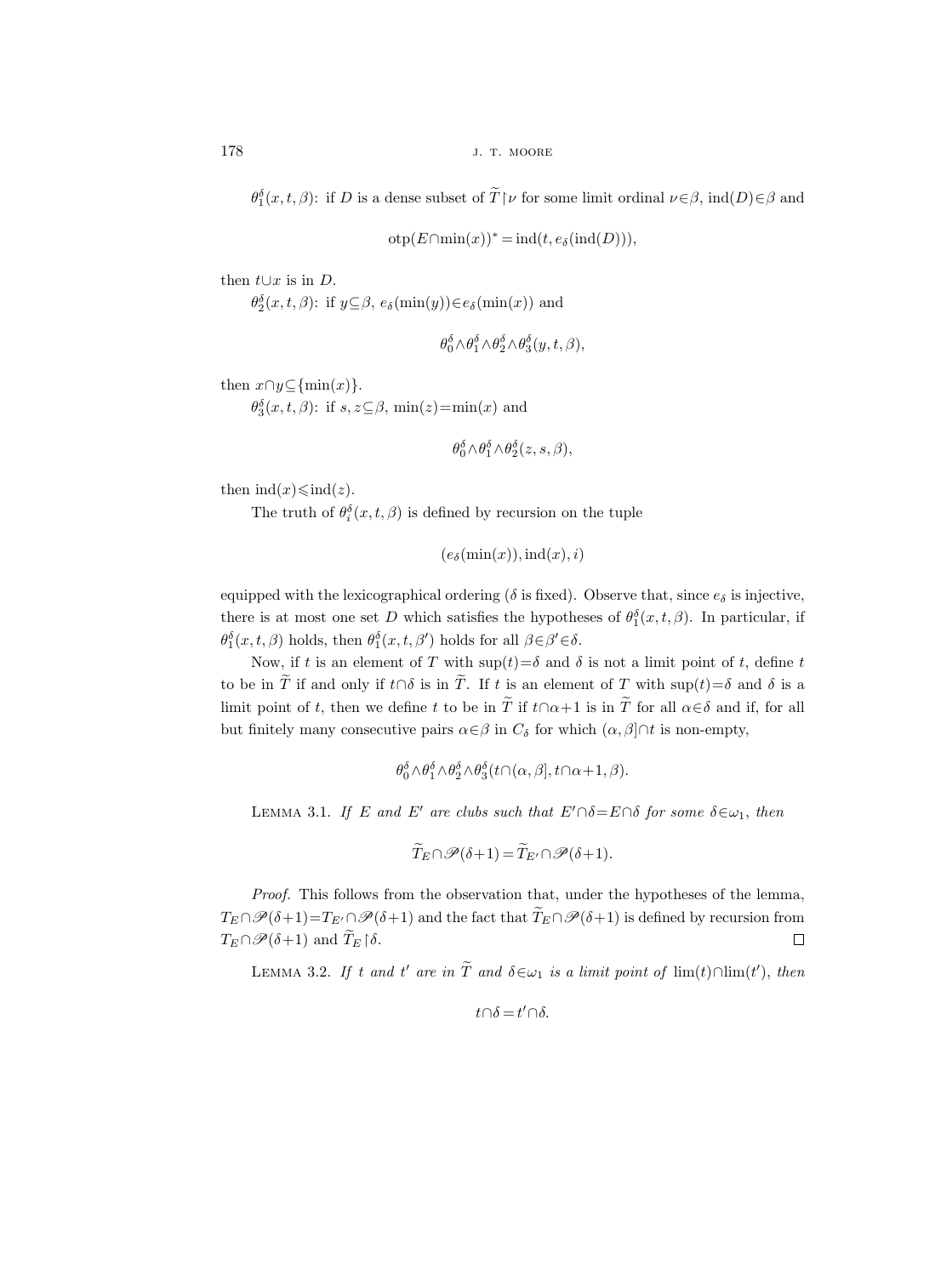*Proof.* Let  $t, t' \in \hat{T}$  and  $\delta$  be a limit point of lim(t)∩lim(t'). It is sufficient to show that  $t \cap \alpha = t' \cap \alpha$  for cofinally many  $\alpha \in \delta$ . Suppose that this is not the case. Let  $\delta_0 \in \delta$  be arbitrary and  $\alpha \in \beta$  be consecutive elements of  $C_{\delta}$  such that  $\delta_0 \in \alpha$ ,  $(\alpha, \beta] \cap \lim(t) \cap \lim(t')$ is non-empty, and such that

$$
\theta_i^{\delta}(t \cap (\alpha, \beta], t \cap \alpha + 1, \beta)
$$
 and  $\theta_i^{\delta}(t' \cap (\alpha, \beta], t' \cap \alpha + 1, \beta)$ 

hold for  $i=0, 1, 2, 3$ . Without loss of generality, we may assume that

$$
e_{\delta}(\mathrm{ind}(t\cap(\alpha,\beta]))\in e_{\delta}(\mathrm{ind}(t'\cap(\alpha,\beta))).
$$

Define  $x=t'\cap(\alpha,\beta]$  and  $y=t\cap(\alpha,\beta]$ . Observe that, since x and y have common limit points,  $x \cap y$  is in particular not contained in  $\{\min(x), \min(y)\}\$ . Since  $\theta_2^{\delta}(x, t \cap \alpha, \beta)$  is true, it follows that  $\min(x) = \min(y)$  and hence, by  $\theta_0^{\delta}(y, t \cap \alpha + 1, \beta)$  and  $\theta_0^{\delta}(x, t' \cap \alpha + 1, \beta)$ , that  $t \cap \alpha = t' \cap \alpha$ .  $\Box$ 

Lemma 3.3. The tree

$$
\{(s,t)\in T^2 : (\text{ht}_T(s) = \text{ht}_T(t)) \wedge (s \neq t)\}\
$$

is a union of countably many antichains.

*Proof.* Let U denote the set of those  $(s,t) \in T^2$  such that  $\mathrm{ht}_T(s) = \mathrm{ht}_T(t)$ ,  $s \neq t$  and  $\max(s) \leq \max(t)$ . By symmetry it is sufficient to prove that U is a countable union of antichains. For each  $(s, t)$  in U, define  $\text{Osc}(s, t)$  to be the set of all  $\xi \geqslant \min(s \triangle t)$  such that either

- ξ is in s and  $\min(t \setminus \xi + 1) \in \min(s \setminus \xi + 1)$ , or
- ξ is in t and  $\min(s\setminus\xi+1)\in\min(t\setminus\xi+1)$ .

Let  $\csc(s, t)$  denote the order-type of  $\csc(s, t)$ , observing that Lemma [3.2](#page-5-0) implies that  $\csc(s, t) \in \omega^2$  for all  $(s, t)$  in U. If  $\max(s) \in \max(t)$ , define

$$
\beta(s,t) = \min\{\beta \in t : \max(s) \in \beta\} \quad \text{and} \quad n(s,t) = e_{\beta(s,t)}(\max(s)),
$$

and set  $n(s,t) = \omega$  if  $\max(s) = \max(t)$ . Observe that if  $(s, t)$  and  $(s', t')$  are in U and  $s < s'$ and  $t < t'$ , then  $Osc(s, t)$  is an initial part of  $Osc(s', t')$  and that no element of  $Osc(s, t)$ is greater than max(s). Consequently, either  $\min(s' \setminus s)$  is in  $\text{Osc}(s', t') \setminus \text{Osc}(s, t)$ , and hence  $\csc(s,t) \neq \csc(s',t')$  or else  $\beta(s,t) = \beta(s',t')$  and  $n(s,t) \neq n(s',t')$ . It follows that, for each  $\xi \in \omega^2$  and  $k \in \omega + 1$ ,

$$
\{(s,t) \in U : (\csc(s,t) = \xi) \land (n(s,t) = k)\}\
$$

is an antichain. Since  $\omega^2 \times (\omega + 1)$  is countable, this finishes the proof.

 $\Box$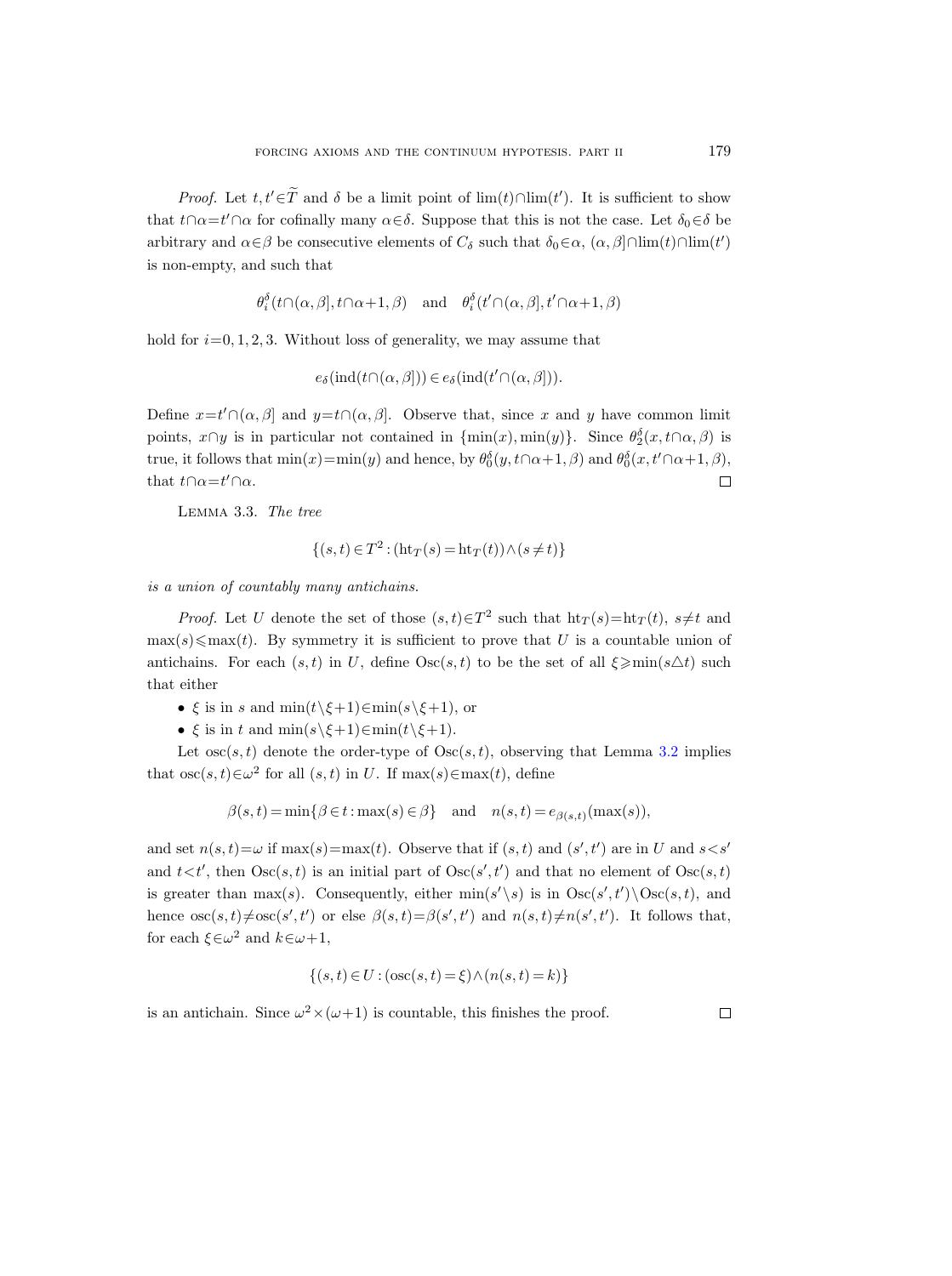$180$  J. T. MOORE

<span id="page-7-0"></span>LEMMA 3.4. Suppose that M is a countable elementary submodel of  $H((2^{\omega_1})^+)$  with T in M, and suppose that  $t_i$ ,  $i \in n$ , is a sequence of elements of T such that there is a club  $C \subseteq \omega_1$  in M such that  $C \cap M \subseteq \bigcup_{i \in n} t_i$ . Then T has an uncountable chain.

*Proof.* Let M,  $t_i$ ,  $i \in n$ , and C be as in the statement of the lemma. By replacing C with its limit points if necessary, we may assume that  $C \cap M \subseteq \bigcup_{i \in n} \lim(t_i)$ . Without loss of generality  $t_i$ ,  $i \in n$ , are such that if  $i \neq j$ , then  $t_i \cap M \neq t_j \cap M$ . By Lemma [3.2,](#page-5-0) there is a  $\zeta \in M \cap \omega_1$  such that if  $\nu$  is a limit point of  $\lim(t_i) \cap \lim(t_i) \cap M$ , then  $\nu \in \zeta$ . Let  $i \in n$ be such that  $\lim_{i \to \infty} (t_i) \cap C' \cap M$  is non-empty for every club  $C'$  in M. Such an i exists since otherwise there would exist clubs  $C_i'$  in M for each  $i \in n$  such that  $C \cap \bigcup_{i \in n} C_i'$  is empty.

Let N be a countable elementary submodel of  $H(\omega_2)$  in M such that C and  $\zeta$  are in N and  $\delta = N \cap \omega_1$  is in lim $(t_i)$ . Since  $\delta$  is not in lim $(t_j)$  for  $j \neq i$ , there is a  $\zeta' \in \delta$  such that  $t_j \cap \delta \subseteq \zeta'$  whenever  $j \neq i$ . Let C' be the set of elements of C which are greater than  $\zeta'$ . If v is in  $C' \cap N$ , then v is in  $\lim(t_i) \dim(t_j)$  for each  $j \in n$  which is different from i. Define b to be the set of  $p \in \overline{T}$  such that  $C' \cap \text{sup}(p)$  is an infinite cofinal subset of  $\lim(p)$ . Since it is definable from parameters in  $N$ ,  $b$  is in  $N$ . Furthermore,  $b$  is uncountable since it is not contained in N—it has  $t_i∩(δ+1)$  as an element. By Lemma [3.2,](#page-5-0) *b* is a chain in  $\overline{T}$  and hence satisfies the conclusion of the lemma. and hence satisfies the conclusion of the lemma.

LEMMA 3.5. Suppose that  $E \subseteq \omega_1$  is a club and  $\widetilde{T}_E$  does not contain an uncountable chain. Then  $\widetilde{T}_E$  is completely proper.

*Proof.* Let T denote  $T_E$ . Suppose that  $M \to N_i$ ,  $i \in \omega$ , is a T-diagram and that  $t_0$  is in  $\widetilde{T}\cap M$ . Define  $\delta=M\cap\omega_1$  and let  $\eta\in\omega_1$  be an upper bound for  $\omega_1^{N_i}$  for each  $i\in\omega$ . In particular, if  $X \subseteq M \cap \omega_1$  is in  $N_i$ , then  $\text{ind}^{N_i}(X) \in \eta$ . Let  $D_n$ ,  $n \in \omega$ , enumerate the dense subsets of  $\tilde{T}$  in M and let  $X_n$ ,  $n \in \omega$ , enumerate the collection of all cofinal subsets X of δ of order-type  $ω$  which are in  $N_i$  for some  $i ∈ ω$ . We will construct  $t_n$ ,  $α_n$  and  $β_n$  for each  $n \in \omega$  by induction, so that the following conditions hold for all  $n \in \omega$ :

- (10)  $t_{n+1}$  extends  $t_n$  and is in  $D_n \cap M$ ;
- (11)  $\alpha_n \in \beta_n \in \alpha_{n+1} \in \delta;$
- (12) if  $i \in n$  then  $t_{n+1} \backslash t_n$  is contained in  $\beta_n \backslash \alpha_n$  and is disjoint from  $X_i$  if  $i \in n$ ;
- (13) if  $i \in n$  then  $e_{\delta}^{N_i}(\xi) = e_{\delta}(\xi)$  whenever  $\xi \in \beta_n \setminus \alpha_n$ ;
- (14) if  $i \in n$ , then there are consecutive elements  $\bar{\alpha} \in \bar{\beta}$  of  $C_{\delta}^{N_i}$  such that  $\bar{\alpha} \in \alpha_n \in \beta_n \in \bar{\beta}$ ;
- (15) there is a limit ordinal  $\nu$  such that  $\max(t_{n+1}) \in \nu \in \beta_{n+1}$  and

 $\operatorname{otp}(E \cap \min(t_{n+1} \setminus t_n))^* = \operatorname{ind}(t_n, e_\delta(\operatorname{ind}(D \restriction \nu)))$ ;

(16) if  $i \in n$ , then

$$
N_i \models \theta_0^{\delta} \wedge \theta_1^{\delta} \wedge \theta_2^{\delta} \wedge \theta_3^{\delta} (t_{n+1} \backslash t_n, t_n, \beta_{n+1}).
$$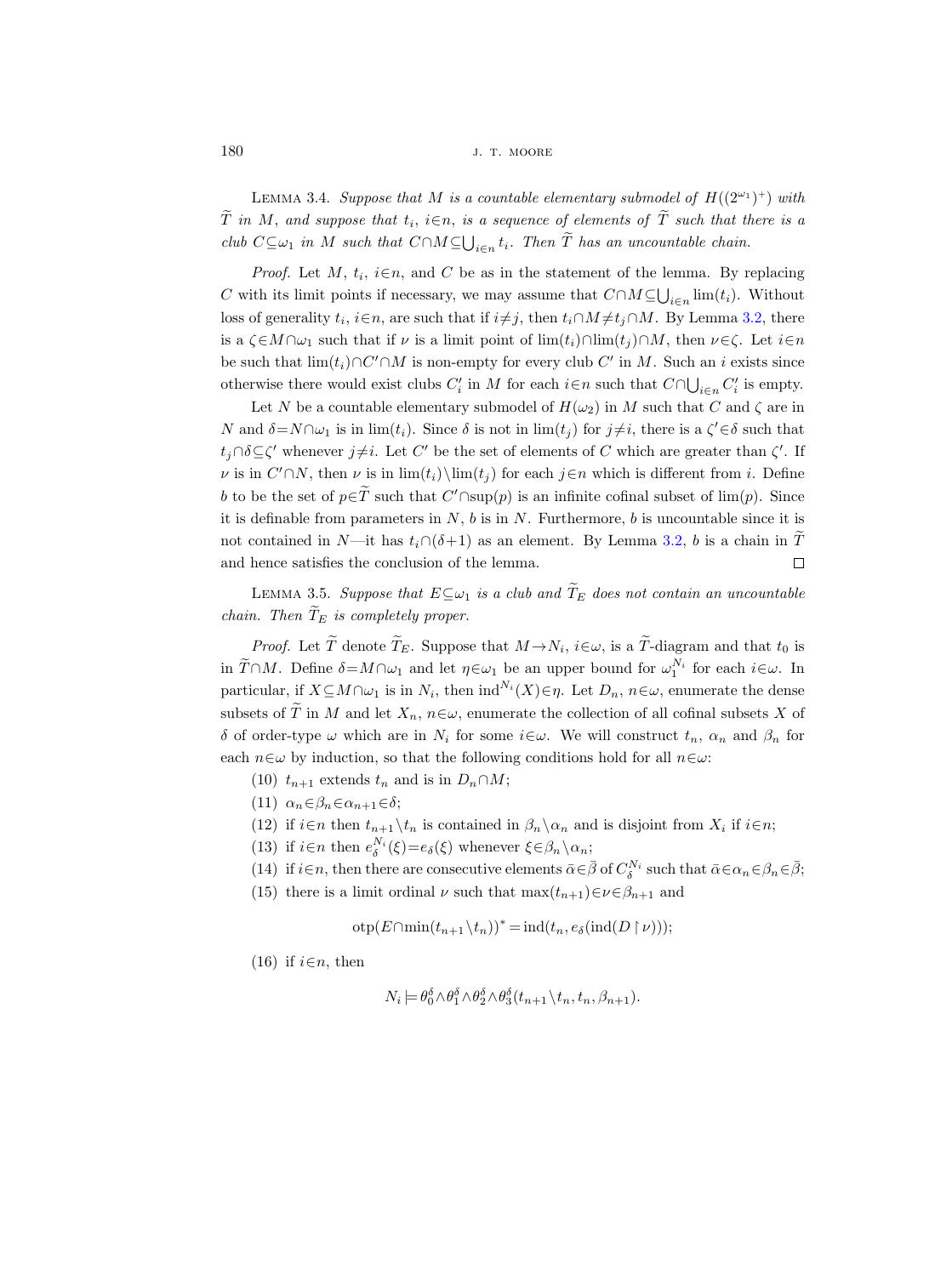Assuming that this can be accomplished, then define  $\bar{t} = \bigcup_{n \in \omega} t_n \cup \{\delta\}$ . It follows that, if  $i \in \omega$  and  $N_i \to \tilde{N}$  with  $\bar{t} \in \tilde{N}$ , then  $\bar{t}$  is in  $T^N$ . If  $\bar{t}$  is in  $T^N$ , then moreover we have arranged that

$$
N_i \models \theta_0^{\delta} \wedge \theta_1^{\delta} \wedge \theta_2^{\delta} \wedge \theta_3^{\delta}(\bar{t} \cap (\alpha, \beta], \bar{t} \cap \alpha + 1, \beta)
$$

whenever  $\alpha \in \beta$  are consecutive elements of  $C_{\delta}^{N_i}$  such that  $\max(t_i) \in \alpha$ . In particular  $\bar{t}$  is in  $\widetilde{T}^{\widetilde{N}}$ . Thus  $t_n$ ,  $n \in \omega$ , is  $\overrightarrow{MN}_i$ -prebounded in  $\widetilde{T}$  for each  $i \in \omega$ .

Now suppose that  $t_n$  is given. Let  $M'$  be a countable elementary submodel of  $H((2^{\omega_1})^+)$  such that

- $M'$  is in  $M$ ;
- $D_n$  is in  $M'$ ;

• M' is an increasing union of an  $\in$ -chain of elementary submodels of  $H((2^{\omega_1})^+)$ . Set  $\beta_{n+1}=M'\cap\omega_1$  and let  $F\subseteq M'$  be a finite set such that, if  $i\in n$ , then

$$
C_{\delta}^{N_i} \cap M' \subseteq F, \quad X_i \cap M' \subseteq F \quad \text{and} \quad \{\xi \in M' \cap \omega_1 : e_{\delta}^{N_i}(\xi) \neq e_{\delta}(\xi)\} \subseteq F.
$$

Fix an elementary submodel  $M''$  of  $H((2^{\omega_1})^+)$  such that  $F \subseteq M'' \in M'$ . Set  $\nu = M'' \cap \omega_1$ and  $\zeta = \text{ind}(D_n \cap M'')$ , and let  $\alpha_{n+1} \in \nu$  be such that  $\max(F) \in \alpha_{n+1}$ . Observe that, by elementarity,  $\zeta$  is in M' since it is definable from  $\nu$ ,  $D_n$  and ind. Furthermore,  $\nu \leq \zeta$  since otherwise  $D_n \cap M''$  would be in M''. Observe that  $e_{\delta}^{N_i}(\zeta) = e_{\delta}(\zeta)$  for all  $i \in n$ . Let  $\xi$  be a limit point of E such that  $\alpha_{n+1} \in \xi \in \nu$  and

$$
otp(E \cap \xi)^* = ind(t_n, e_\delta(\zeta)).
$$

Let  $y_i$ ,  $i \in l$ , list the closed subsets y of  $\delta$  such that

• for some  $j \in n$ , we have  $y \subseteq (\bar{\alpha}, \bar{\beta}]$ , where  $\bar{\alpha} \in \bar{\beta}$  are the consecutive elements of  $C_{\delta}^{N_j}$ with  $\bar{\alpha} \leq \alpha_{n+1} \in \beta_{n+1} \leq \bar{\beta}$ ;

- $e_{\delta}^{N_j}(\min(y)) \in e_{\delta}^{N_j}(\xi);$
- $\theta_0^{\delta} \wedge \theta_1^{\delta} \wedge \theta_2^{\delta} \wedge \theta_3^{\delta}(y, t_n, \bar{\beta}).$

Observe that  $\theta_3^{\delta}$  ensures that there are only finitely many such y's. Furthermore, Lemma [3.4](#page-7-0) and our hypothesis implies that  $\bigcup_{i\in I} y_i$  does not contain a set of the form  $C \cap M''$ , where C is a club in  $M''$ . Thus there is a countable elementary submodel  $M'''$ of  $H(\omega_2)$  in M'' such that  $E, T, D_n, \xi$  and ind are in M''' and M''' $\cap \omega_1$  is not in  $\bigcup_{i \in l} y_i$ . Let  $\eta$  be a limit point of E which is in M<sup>om</sup> such that  $\xi$  and max $(\bigcup_{i\in l} y_i)$  are less than  $\eta$ . Since  $D_n$  is dense, elementarity of M<sup>00</sup> ensures that there is an extension of  $t_n \cup \{\xi, \eta\}$ which is in  $D_n \cap M'''$ . Such an extension  $\tilde{t}$  necessarily satisfies that  $\tilde{t} \setminus t_n$  is disjoint from  $y_i\setminus\{\xi\}$  for all  $i\in l$ . We have therefore arranged that  $\theta_0^{\delta}\wedge\theta_1^{\delta}\wedge\theta_2^{\delta}(\tilde{t}\setminus t_n, t_n, \beta_{n+1})$  holds. Let  $t_{n+1}$  the element of  $\widetilde{T}$  be such that

$$
\min(t_{n+1}\backslash t_n) = \xi, \quad \theta_0^{\delta} \wedge \theta_1^{\delta} \wedge \theta_2^{\delta}(t_{n+1}\backslash t_n, t_n, \beta_{n+1}) \text{ holds},
$$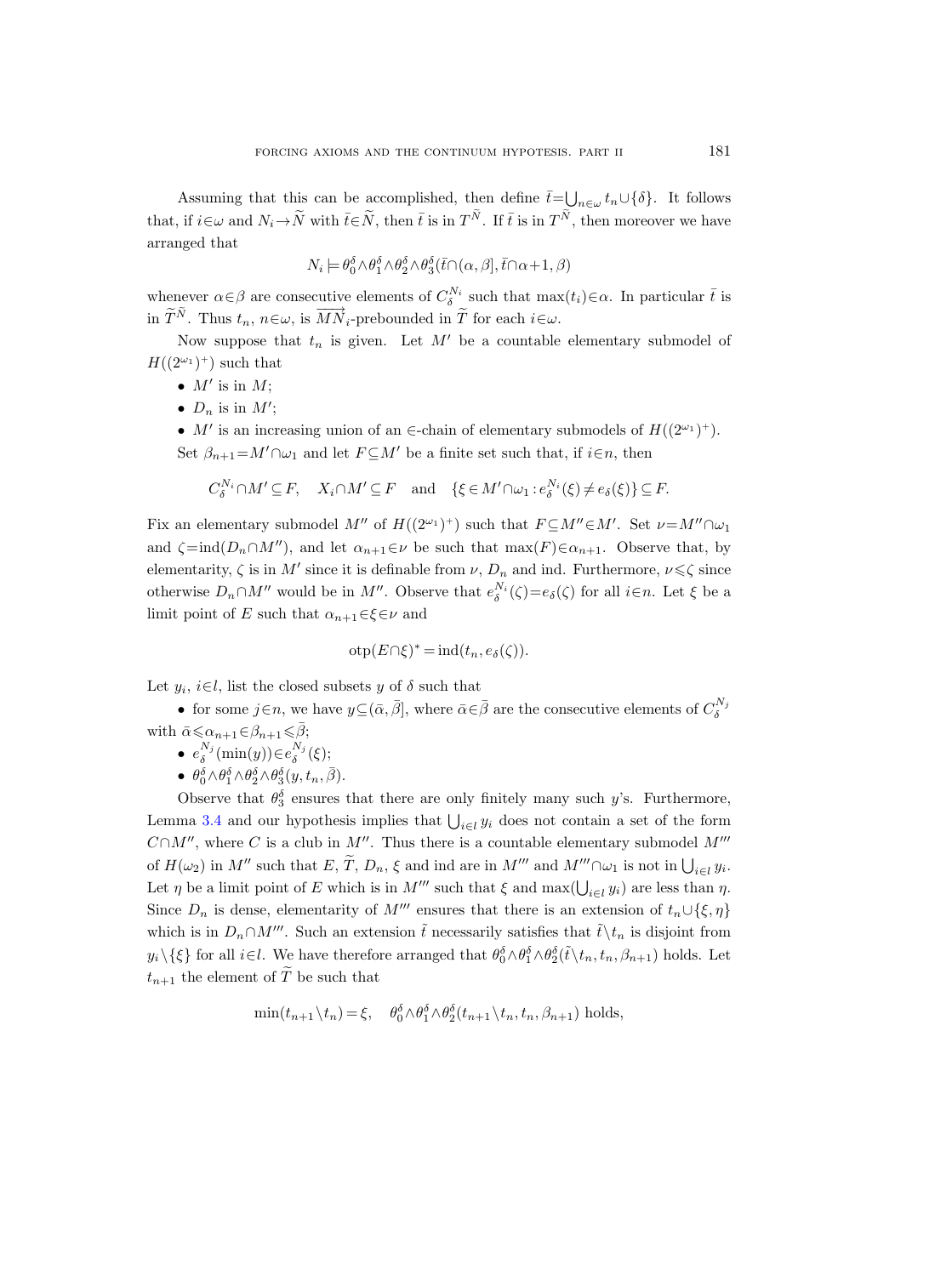$182$  J. T. MOORE

and  $\text{ind}(t_{n+1} \setminus t_n)$  is minimized. It follows that  $\theta_3^{\delta}(t_{n+1} \setminus t_n, t_n, \beta_{n+1})$  holds. This finishes the inductive construction and, therefore, the proof.  $\Box$ 

<span id="page-9-0"></span>THEOREM 3.6. Assume CH. Then there is a club E such that  $\widetilde{T}_E$  has no uncountable branch. In particular, CH implies the negation of the forcing axiom for the class of completely proper forcing notions.

*Proof.* Suppose for contradiction that CH holds and  $\widetilde{T}_E$  contains an uncountable branch for every club  $E \subseteq \omega_1$ . Let  $A \subseteq \omega_1$  be such that ind is in  $L[A]$ . In particular,  $\mathbb{R}\subseteq L[A]$  and  $\omega_1=\omega_1^{L[A]}$ . Inductively construct clubs  $E_{\xi}$ ,  $\xi \in \omega^2$ , as follows. Since  $L[A]$ satisfies  $\diamondsuit$ , there is a function  $h:\omega_1\to\omega_1$  such that, if E is a club in  $L[A]$ , then for some limit point  $\delta$  of E, there is a ladder  $X\subseteq \delta$  with  $X\cap E$  infinite and  $\text{ind}(X)\in h(\delta)$ . Let  $E_0$ be the  $\lt_{L[A]}$ -least club in  $L[A]$  such that  $h(\delta) \in \min(E_0 \setminus (\delta + 1))$  for all  $\delta$ . Given  $E_{\xi}$ , let  $E_{\xi+1}$  be the union of the branch through  $T_{E_{\xi}}$ . If  $E_{\xi}$ ,  $\xi \in \eta$ , has been defined for a limit  $\eta$ less than  $\omega^2$ , define  $E_\eta = \bigcap_{\xi \in \eta} E_\xi$ . Observe that  $E_2$  is not in  $L[A]$  since, whenever  $\delta$  is a limit point of  $E_1$ ,

$$
h(\delta) \in \min(E_0 \backslash \delta + 1) \in \mathrm{ind}(E_1 \cap \delta),
$$

and hence  $E_2$  has the property that whenever  $\delta$  is a limit point of  $E_2$ ,  $E_2 \cap \delta$  is disjoint from X whenever X is a ladder in  $\delta$  with index less than  $h(\delta)$ . Observe that, if  $\xi \in \eta$ , then  $E_n$  is contained in the limit points of  $E_{\xi}$ . Also, if  $\delta$  is a limit point of  $E_n$ , then

$$
\min(E_{\xi} \setminus \delta + 1) \in \text{ind}(E_{\eta} \cap \delta) \in \min(E_{\eta} \setminus \delta + 1).
$$

In particular, if  $\delta \in \bigcap_{\xi \in \omega^2} E_{\xi}$ , then, for all  $k \in \omega$ ,

$$
\sup_{i\in\omega}\operatorname{ind}(E_{\omega\cdot k+i}\cap\delta)\in E_\xi
$$

whenever  $\xi \in \omega \cdot (k+1)$ .

Let  $\delta$  be the least element of  $\bigcap_{\xi \in \omega^2} E_{\xi}$ . Observe that  $\langle E_{\xi} \cap \delta : \xi \in \omega^2 \rangle$  is in  $L[A]$ . We will obtain a contradiction once we show that  $\langle E_{\xi} : \xi \in \omega^2 \rangle$  is in  $L[A]$ . Working in  $L[A]$ , define  $\nu_{\alpha}$  and  $t_{\alpha}(\xi)$  for each  $\alpha \in \omega_1$  and  $\xi \in \omega^2$  by simultaneous recursion as follows. The sets  $t_\alpha(\xi)$  will satisfy that they are  $E_{\xi} \cap \nu_\alpha$  and the ordinals  $\nu_\alpha$  will each be elements of  $\bigcap_{\xi \in \omega^2} E_{\xi}$ . Set  $\nu_0 = \delta$  and  $t_0(\xi) = E_{\xi} \cap \delta$ . Given  $\nu_{\alpha}$  and  $t_{\alpha}(\xi)$ ,  $\xi \in \omega^2$ , define

$$
\nu_{\alpha+1,k} = \sup_{\xi \in \omega \cdot k} \operatorname{ind}(t_{\alpha}(\xi)) \quad \text{and} \quad \nu_{\alpha+1} = \sup_{k \in \omega} \nu_{\alpha+1,k}.
$$

Next we define  $t_{\alpha+1}(\xi)$ ,  $\xi \in \omega^2$ , by recursion on  $\xi$ . We set  $t_{\alpha+1}(0) = E_0 \cap \nu_{\alpha+1}$ . Given  $t_{\alpha+1}(\xi)$ , define  $t_{\alpha+1}(\xi+1)$  to be the unique element t of  $\widetilde{T}_{E_{\xi}} \cap \mathscr{P}(\nu_{\alpha+1}+1)$  such that  $\sup t=\nu_{\alpha+1}$  and  $\nu_{\alpha+1,k}\in t$  for all k (here we are employing Lemmas [3.1](#page-5-1) and [3.2\)](#page-5-0). If  $\eta\in\omega^2$ is a limit ordinal, set

$$
t_{\alpha+1}(\eta) = \bigcap_{\xi \in \eta} t_{\alpha+1}(\xi).
$$